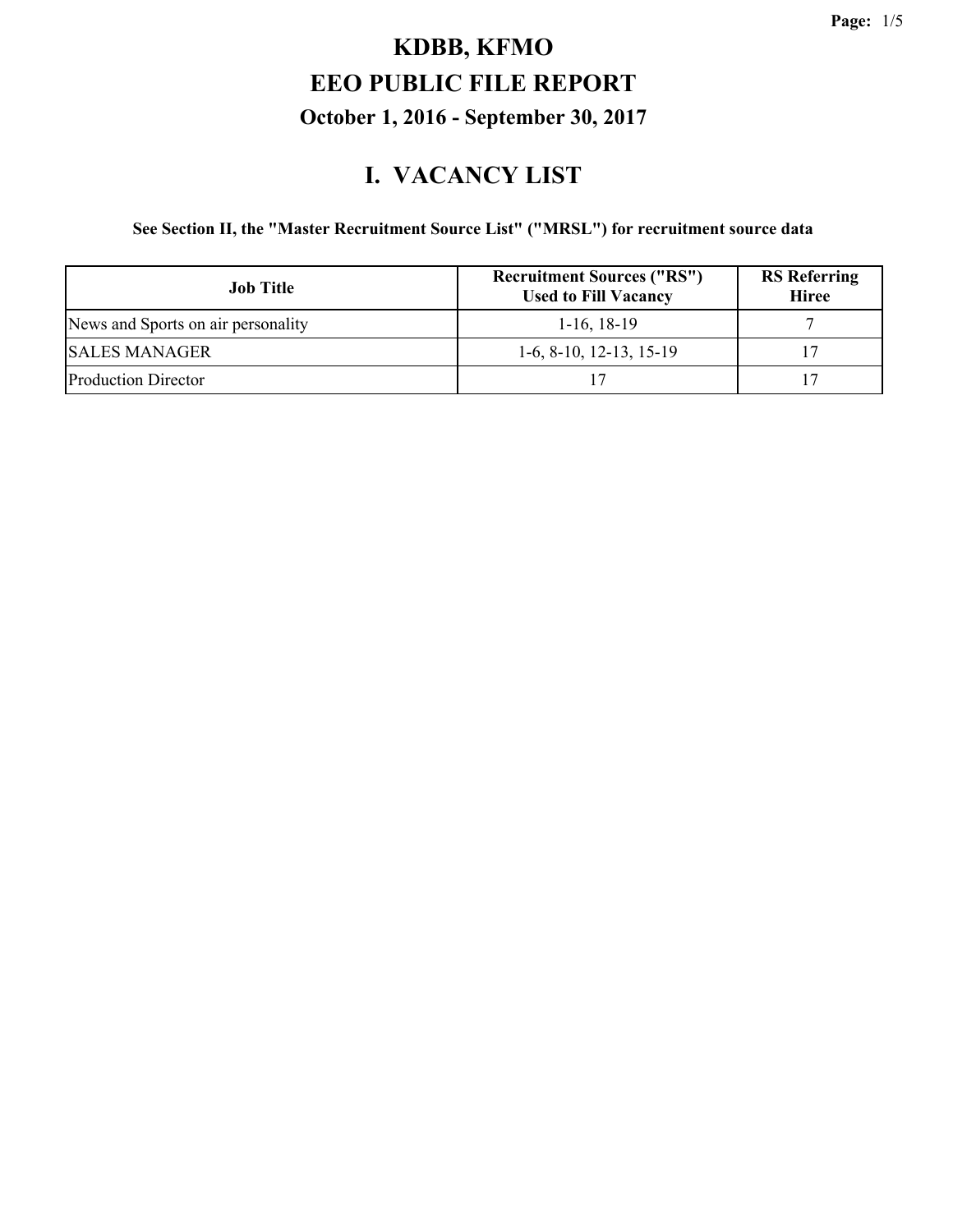## **II. MASTER RECRUITMENT SOURCE LIST ("MRSL")**

| <b>RS</b><br><b>Number</b> | <b>RS</b> Information                                                                                                                                                                                          | <b>Source Entitled</b><br>to Vacancy<br><b>Notification?</b><br>(Yes/No) | <b>No. of Interviewees</b><br><b>Referred by RS</b><br>Over<br><b>Reporting Period</b> |
|----------------------------|----------------------------------------------------------------------------------------------------------------------------------------------------------------------------------------------------------------|--------------------------------------------------------------------------|----------------------------------------------------------------------------------------|
| $\mathbf{1}$               | <b>Broadcast Center</b><br>2360 Hampton Avenue<br>St. Louis, Missouri 63139<br>Phone: 314-647-8181<br>Email: placement@broadcastcenterinfo.com<br>John Carroll                                                 | N                                                                        | $\boldsymbol{0}$                                                                       |
| $\overline{2}$             | <b>Central Methodist College</b><br>411 Central Methodist Square<br>Fayette, Missouri 65270<br>Phone: 660-248-6223<br>Url: centralmethodist.edu<br>Email: rcobb@cmc.edu<br>Fax: $1-660-248-6266$<br>Robyn Cobb | N                                                                        | $\boldsymbol{0}$                                                                       |
| 3                          | Central Missouri State Univ<br>University Union 302<br>Warrensburg, Missouri 64093<br>Phone: 660-543-4111<br>Email: mba@mbaweb.org<br>Fax: $1-660-543-4668$<br>Theresa Alewel                                  | N                                                                        | $\boldsymbol{0}$                                                                       |
| 4                          | Columbia College<br>1001 Roger Street<br>Columbia, Missouri 65216<br>Phone: 573-875-7425<br>Fax: 1-573-875-7209<br>Don Malson                                                                                  | N                                                                        | $\boldsymbol{0}$                                                                       |
| 5                          | Harris-Stowe State College<br>3029 Laclede Ave Rm 119<br>St Louis, Missouri 63103<br>Phone: 314-340-3512<br>Email: careerservices@hssc.edu<br>Fax: 1-314-340-3389<br>Wanda McNeil                              | N                                                                        | $\boldsymbol{0}$                                                                       |
| 6                          | Jefferson College<br>1000 Viking Drive<br>Hillsboro, Missouri 63050<br>Phone: 636-789-3951<br>Email: bgross@jeffco.edu<br><b>Bob Gross</b>                                                                     | $\mathbf N$                                                              | $\boldsymbol{0}$                                                                       |
| $\tau$                     | Job posting on internet                                                                                                                                                                                        | $\mathbf N$                                                              | 1                                                                                      |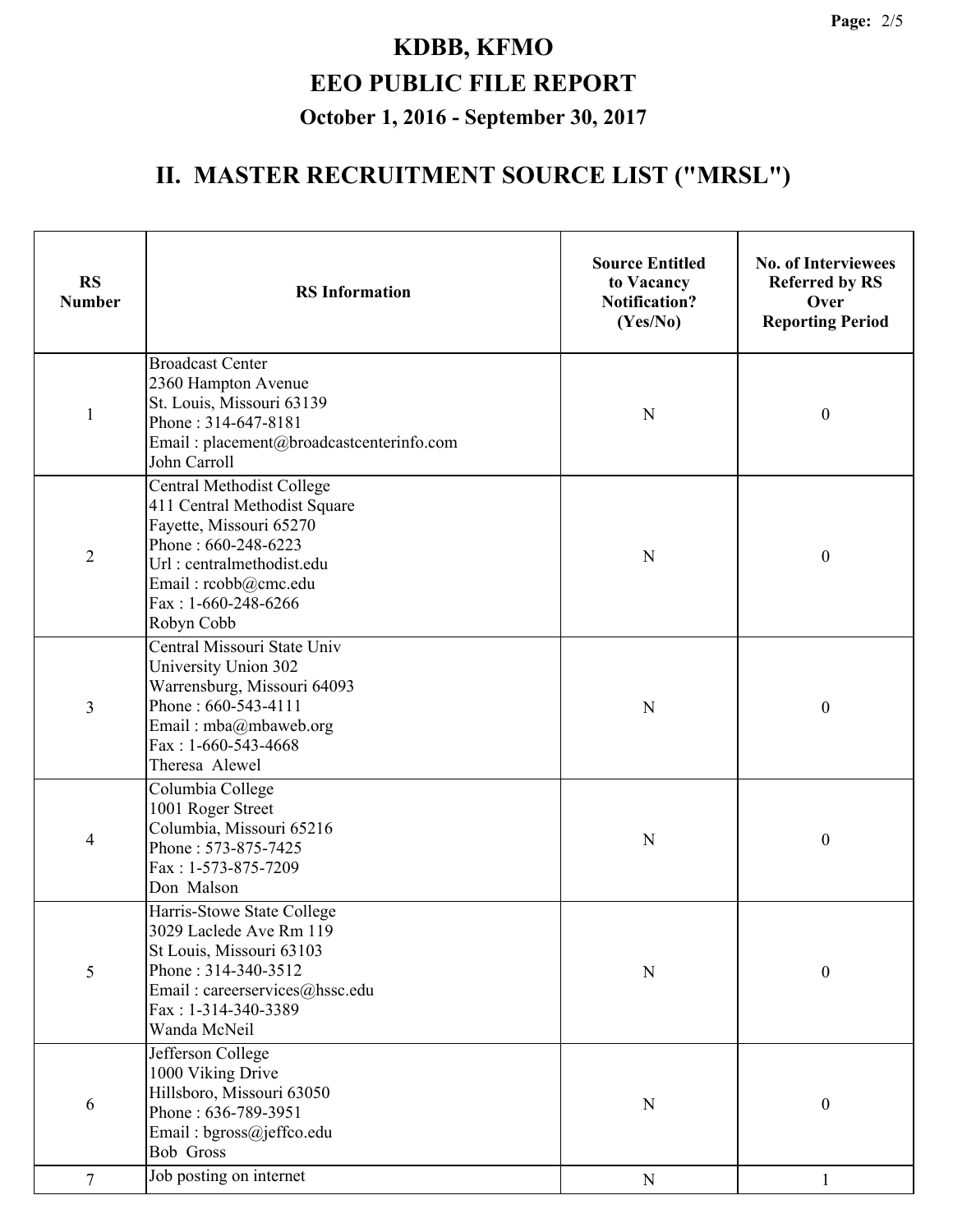## **II. MASTER RECRUITMENT SOURCE LIST ("MRSL")**

| <b>RS</b><br><b>Number</b> | <b>RS</b> Information                                                                                                                                                             | <b>Source Entitled</b><br>to Vacancy<br><b>Notification?</b><br>(Yes/No) | <b>No. of Interviewees</b><br><b>Referred by RS</b><br>Over<br><b>Reporting Period</b> |
|----------------------------|-----------------------------------------------------------------------------------------------------------------------------------------------------------------------------------|--------------------------------------------------------------------------|----------------------------------------------------------------------------------------|
| 8                          | Lindenwood College<br>209 South Kingshighway<br>St. Charles, Missouri 63301<br>Phone: 636-949-4806<br>Email: mba@mbaweb.org<br>Fax: 1-636-949-4790<br>Dana Wehrli                 | N                                                                        | $\boldsymbol{0}$                                                                       |
| 9                          | Mineral Area College<br>P.O. Box 1000<br>Park Hills, Missouri 63601<br>Phone: 573-518-2251<br>Email: kneff@mineralarea.edu<br>Kathryn Neff                                        | N                                                                        | $\boldsymbol{0}$                                                                       |
| 10                         | Missouri Broadcasters Association<br>P.O. Box 10445<br>Jefferson City, Missouri 65110-4445<br>Phone: 573-636-6692<br>Email: tharper@mbaweb.org<br>Fax: 1-573-634-8258<br>T Harper | $\mathbf N$                                                              | $\boldsymbol{0}$                                                                       |
| 11                         | Missouri School of Journalism<br>120 Neff Hall<br>Columbia, Missouri 65211<br>Phone: 573-882-0373<br>Email: WillisB@missouri.edu<br>Barbara Willis                                | N                                                                        | $\boldsymbol{0}$                                                                       |
| 12                         | Southeast Missouri State University<br>1 university Plaza<br>Cape Girardeau, Missouri 63701<br>Phone: 000<br>Email: careerlinkages@semo.edu<br>Christopher Hinkle                 | N                                                                        | $\boldsymbol{0}$                                                                       |
| 13                         | Southwest Missouri State Univ<br>901 South National<br>Springfield, Missouri 65804<br>Phone: 417-836-5000<br>Email: careerservices@smsu.edu<br>Fax: 1-417-836-6797<br>Attn Vicki  | $\mathbf N$                                                              | $\boldsymbol{0}$                                                                       |
| 14                         | <b>Station Website</b>                                                                                                                                                            | ${\bf N}$                                                                | 1                                                                                      |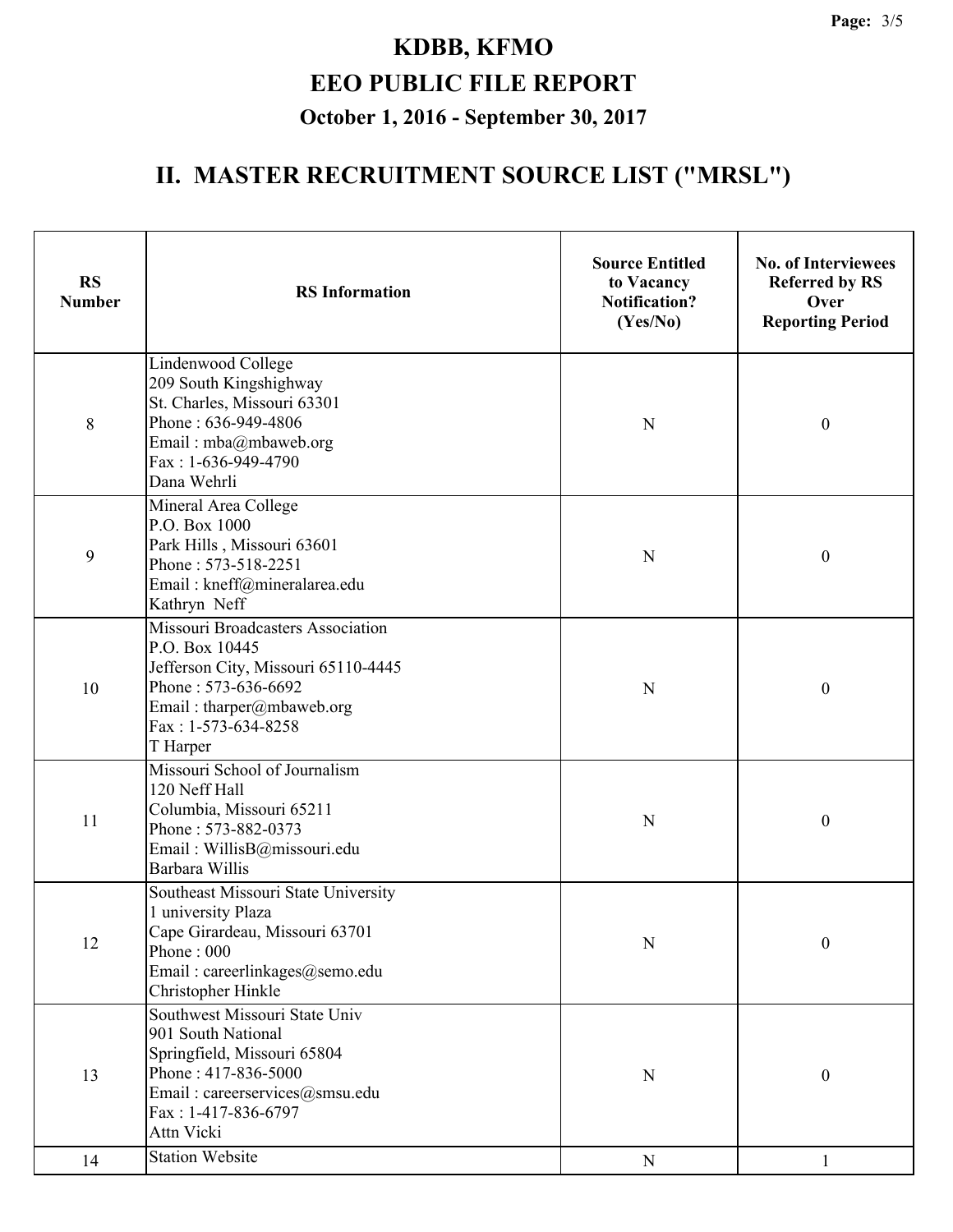## **II. MASTER RECRUITMENT SOURCE LIST ("MRSL")**

| <b>RS</b><br><b>Number</b> | <b>RS</b> Information                                                                                                                                          | <b>Source Entitled</b><br>to Vacancy<br><b>Notification?</b><br>(Yes/No) | <b>No. of Interviewees</b><br><b>Referred by RS</b><br>Over<br><b>Reporting Period</b> |
|----------------------------|----------------------------------------------------------------------------------------------------------------------------------------------------------------|--------------------------------------------------------------------------|----------------------------------------------------------------------------------------|
| 15                         | <b>Unitec Career Center</b><br>7163 Raider Rd<br>Bonne Terre, Missouri 63628<br>Phone: 573-358-2271<br>Email: Lkekec@ncsd.k12.mo.us<br>Larry Kekec             | N                                                                        | $\boldsymbol{0}$                                                                       |
| 16                         | University of Missouri - St Louis<br>One University Blvd<br>St Louis, Missouri 63121<br>Phone: 314-516-5000<br>Fax: $1-314-516-6535$<br><b>Career Services</b> | N                                                                        | $\boldsymbol{0}$                                                                       |
| 17                         | Walk In                                                                                                                                                        | N                                                                        | $\overline{2}$                                                                         |
| 18                         | Webster University<br>470 E. Lockwood Avenue<br>St. Louis, Missouri 63119<br>Phone: 314-968-6982<br>Email: careercn@webster.edu<br>Ray Angle                   | N                                                                        | $\boldsymbol{0}$                                                                       |
| 19                         | Westminister College<br>501 Westminister Ave<br>Fulton, Missouri 65251<br>Phone: 573-642-5138<br>Email: CareerSrv@westminster-mo.edu<br>Virginia Hall          | N                                                                        | $\boldsymbol{0}$                                                                       |
|                            | <b>TOTAL INTERVIEWS OVER REPORTING PERIOD:</b>                                                                                                                 |                                                                          | 4                                                                                      |